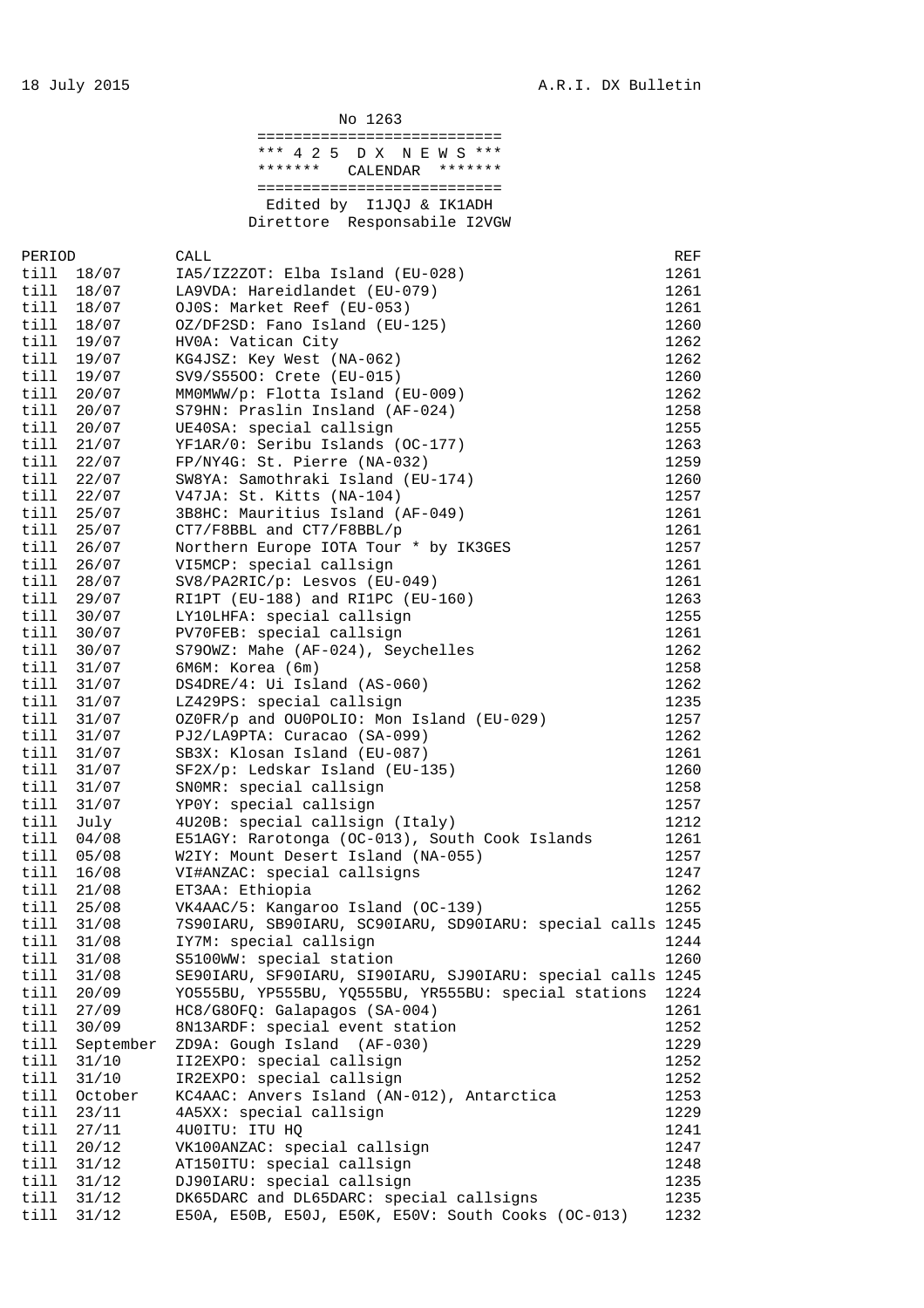| till                               | 31/12          | E50D: Aitutaki (OC-083), South Cooks                                            | 1232         |
|------------------------------------|----------------|---------------------------------------------------------------------------------|--------------|
| till                               | 31/12          | E50W: Penrhyn (OC-082), North Cooks                                             | 1232         |
| till                               | 31/12          | EI150ITU: special callsign                                                      | 1239         |
| till                               | 31/12          | EI90IARU: special callsign                                                      | 1246         |
| till                               | 31/12          | HA45KHW: special callsign                                                       | 1254         |
| till                               | 31/12          | HB90IARU: special callsign                                                      | 1248         |
| till                               | 31/12          | IIOIYL, II1IYL, II3IYL, II8IYL: special stations                                | 1257         |
| till                               | 31/12          | JV150ITU: special event station                                                 | 1255         |
| till                               | 31/12          | OR90VL: special station                                                         | 1256         |
| till                               | 31/12<br>31/12 | OU0POLIO: special callsign<br>OU25AEI: special callsign                         | 1237         |
| till<br>till                       | 31/12          | 0Z90IARU: special callsign                                                      | 1238<br>1238 |
| till                               | 31/12          | R2015LY: special callsign                                                       | 1261         |
| till                               | 31/12          | S61 and 9V50: special prefixes (Singapore)                                      | 1239         |
| till                               | 31/12          | YO90IARU, YP90IARU, YQ90IARU, YR90IARU: special calls 1238                      |              |
| till                               | 31/12          | YT45 and YU45: special prefixes                                                 | 1244         |
|                                    |                | till 29/02/2016 DL1965WH: special event station                                 | 1242         |
|                                    |                | till $30/11/2016$ FW1JG: Wallis Island (OC-054)                                 | 1247         |
| 18/07                              |                | HD084QRC: special callsign                                                      | 1262         |
| 18/07                              |                | IQ7IA/p: Isola Traversa (EU-091)                                                | 1263         |
| 18/07                              |                | KG4JSZ: Garden Key (NA-079)                                                     | 1262         |
| 18/07-25/07                        |                | SV9/OE3MCS/p: Crete (EU-015)                                                    | 1263         |
| 19/07-26/07                        |                | WB8YJF/4: Ocracoke Island (NA-067)                                              | 1263         |
| 18/07-29/07                        |                | RIONZ: Popov Island (AS-066)                                                    | 1261         |
| 19/07-28/07                        |                | 9A/DM5JBN: Cres Island (EU-136)                                                 | 1263         |
| $19/07 - 31/07$                    |                | 9A8ZRS: Palagruza Vela (EU-090)                                                 | 1261         |
| 19/07-01/08                        |                | OZ/DO6EBB: Fano Island (EU-125)                                                 | 1263         |
| $19/07 - 01/08$                    |                | SW9AA: Crete (EU-015) and Chrysi (EU-187)                                       | 1263         |
| $18/07 - 03/08$                    |                | DG8HJ/p: Fehmarn Island (EU-128)                                                | 1262         |
| $20/07 - 28/07$<br>$20/07 - 31/07$ |                | FY/F5UII: French Guiana<br>DHOJAE/p: Usedom Island (EU-129)                     | 1262<br>1261 |
| $20/07 - 01/08$                    |                | ISO/OM2TW: Sardinia (EU-024)                                                    | 1259         |
| $20/07 - 01/08$                    |                | PA6FUN: Ameland Island (EU-038)                                                 | 1263         |
| $20/07 - 01/08$                    |                | SM5CKV/p: Harstena Island (EU-177)                                              | 1263         |
| $20/07 - 20/08$                    |                | IMO/IOPNM: San Pietro Island (EU-165)                                           | 1262         |
| $21/07 - 27/07$                    |                | YJ0GA: Efate (OC-035), Vanuatu                                                  | 1261         |
| $21/07 - 28/07$                    |                | SV5/ON4BCV/p: Dodecanese (EU-001)                                               | 1263         |
| $21/07 - 30/07$                    |                | CT8/DF5AN, CT8/DL2HYH, CT8/DL8MLD: EU-175, Azores                               | 1261         |
| $21/07 - 30/07$                    |                | CT8/HB9AHL, CU8AS/p, CU8FN/p: EU-175, Azores                                    | 1261         |
| $22/07 - 23/07$                    |                | LA/F6CTF: Godoya (EU-056)                                                       | 1260         |
| $22/07 - 27/07$                    |                | MMOTFU/p: Isle of Arran (EU-123)                                                | 1263         |
| $22/07 - 28/07$                    |                | 2U0SQL and GU9V: Guernsey (EU-114)                                              | 1259         |
| $22/07 - 28/07$                    |                | GM3RCV/p and MM8C: St Kilda (EU-059)                                            | 1256         |
| $22/07 - 29/07$                    |                | PX8K: Ilha Caviana de Fora (SA-042)                                             | 1257         |
| $23/07 - 26/07$                    |                | GM2AS and GM5TO: Isle of Arran (EU-123)                                         | 1255         |
| $23/07 - 26/07$                    |                | LZ0I: Sveti Ivan Island (EU-181)                                                | 1263         |
| 23/07-26/07                        |                | OZ/DL8MF: Samso Island (EU-172)<br>SM7/M1KTA and SD7B: Flakskar Island (EU-138) | 1263         |
| $23/07 - 26/07$<br>$23/07 - 26/07$ |                | W40: Ocracoke Island (NA-067)                                                   | 1255<br>1262 |
| $23/07 - 26/07$                    |                | XM2I: Isle-aux-Grues (NA-128)                                                   | 1255         |
| $23/07 - 26/07$                    |                | XR1T: Isla Santa Maria (SA-069)                                                 | 1255         |
| 23/07-26/07                        |                | ZW8K: Ilha Grande de Santa Isabel (SA-025)                                      | 1260         |
| 23/07-28/07                        |                | MJ/OT9Z: Jersey (EU-013)                                                        | 1263         |
| $24/07 - 26/07$                    |                | ES8/YL1ZX: Kihnu Island (EU-178)                                                | 1263         |
| $24/07 - 26/07$                    |                | GI50: Rathlin Island (EU-122)                                                   | 1259         |
| $24/07 - 26/07$                    |                | OZ9IC: Romo Island (EU-125)                                                     | 1261         |
| $24/07 - 26/07$                    |                | TM15YEU: Yeu Island (EU-064)                                                    | 1262         |
| $24/07 - 26/07$                    |                | YE3IOTA: Sempu Island (OC-237)                                                  | 1261         |
| $24/07 - 27/07$                    |                | BOOK: Kinmen Island (AS-102)                                                    | 1259         |
| $24/07 - 27/07$                    |                | BV9A: P'enghu Islands (AS-103)                                                  | 1263         |
| $24/07 - 27/07$                    |                | CR5CW: Culatra Island (EU-145)                                                  | 1257         |
| $24/07 - 27/07$                    |                | DA0T/p: Usedom Island (EU-129)                                                  | 1263         |
| $24/07 - 27/07$                    |                | GW3TTC/p: Holy Island (EU-124)                                                  | 1261         |
| $24/07 - 29/07$                    |                | R3RRC/0: Brusneva Island (AS-082)                                               | 1257         |
| 24/07-01/08                        |                | 3A/IK5WWA: Monaco                                                               | 1262         |
| $24/07 - 01/08$                    |                | B7/BA4TB, B7/BD4TS, B7/BH4TVU, B7/BH4XAE: AS-094                                | 1263         |
| $25/07 - 26/07$                    |                | 5P2I/p: Endelave Island (EU-172)                                                | 1263         |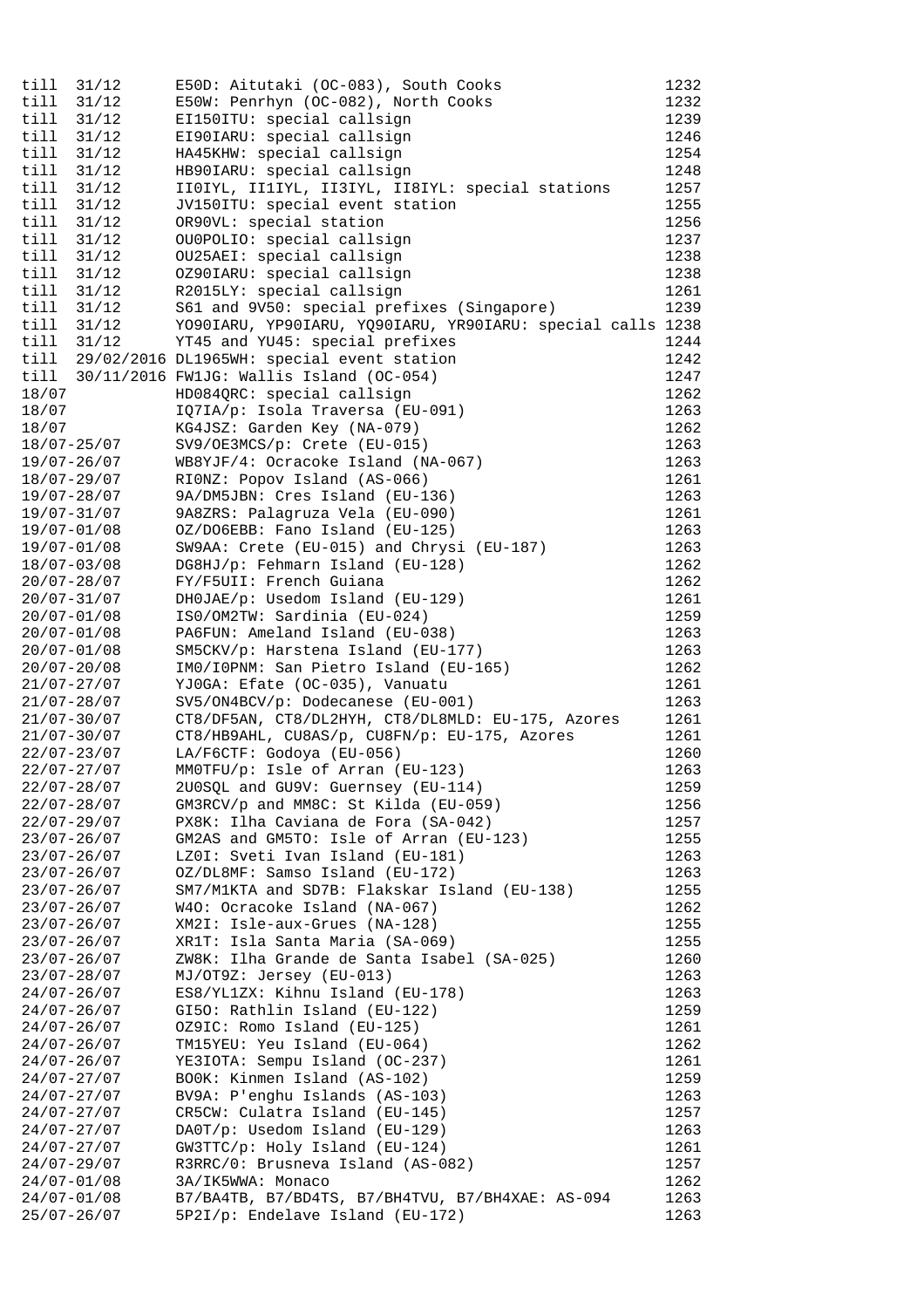| $25/07 - 26/07$                    | CR2W: Graciosa Island (EU-175), Azores                     | 1261 |
|------------------------------------|------------------------------------------------------------|------|
| $25/07 - 26/07$                    | DG1LS/p, DN2SX/p, DN7OMB/p, DO7OMB/p, DL0SX/p: EU-042 1263 |      |
| $25/07 - 26/07$                    | $FY/F5UII/p: ile Royale (SA-020)$                          | 1262 |
| $25/07 - 26/07$                    | IJ7V: San Pietro Island (EU-073)                           | 1262 |
| $25/07 - 26/07$                    | PW2G: Ilha dos Gatos (SA-071)                              | 1251 |
| $25/07 - 26/07$                    | YO/VE7NY: Fericirii Island (EU-191)                        | 1262 |
| $25/07 - 29/07$                    | GJ: ile Maitresse (EU-099), Jersey * by F6KOP              | 1263 |
| $25/07 - 31/07$                    | GMOLVI/p: Tanera Mor (EU-092)                              | 1251 |
| $25/07 - 06/08$                    | SV8/IW2NEF: Naxos Island (EU-067)                          | 1262 |
| $25/07 - 08/08$                    | F8DRA/p: Oleron Island (EU-032)                            | 1263 |
| $26/07 - 28/07$                    | VK2SSI: South Solitary Island (OC-194)                     | 1259 |
| $26/07 - 02/08$                    | OS22F: special event call                                  | 1263 |
| $27/07 - 28/07$                    | W1V: Martha's Vineyard (NA-046)                            | 1259 |
| $31/07 - 02/08$                    | GB2COS: Scout station (England)                            | 1261 |
| $31/07 - 02/08$                    | IJ7TA: San Pietro Island (EU-073)                          | 1263 |
| July                               | BA7CK and BA7IA: Yongxing Island (AS-143)                  | 1262 |
| July                               | H76W: Farallones de Coseguina (NA-212)                     | 1263 |
| July                               | IK8MRA and IZ8XOU: Cirella Island (EU-144)                 | 1263 |
| July                               | J20JM: Djibouti                                            | 1261 |
| July                               | JW2US: Hopen Island (EU-063), Svalbard                     | 1255 |
| $01/08 - 31/08$                    | LZ250MM: special callsign                                  | 1235 |
| $03/08 - 10/08$                    | VYOM: Melville Island (NA-248, new one)                    | 1254 |
| $06/08 - 09/08$                    | JO1LVZ/JD1: Chichijima (AS-031), Ogasawara                 | 1261 |
| $07/08 - 10/08$                    | LX9YL: Luxembourg                                          | 1259 |
| $07/08 - 15/08$                    | 3A/IZ8EGM: Monaco                                          | 1261 |
| $08/08 - 16/08$                    | R7AL/0: Malminskiye Islands (AS-172)                       | 1247 |
| $13/08 - 18/08$                    | LU4AA/D: Martin Garcia Island (SA-055)                     | 1263 |
| $14/08 - 30/08$                    | SNOCIPHER and SNOLEAK: special callsigns                   | 1258 |
| $14/08 - 30/08$                    | SN1ENIGMA, SN2ENIGMA, SN3ENIGMA: special callsigns         | 1258 |
| $15/08 - 16/08$                    | T41C: Cayo Jutias (NA-093)                                 | 1260 |
| 16/08-19/08                        | F/G6AY/p: Cezembre Island (EU-157)                         | 1252 |
| $26/08 - 03/09$                    | V6M: Falalop Island (OC-078), Micronesia                   | 1249 |
| August                             | J20JM: Djibouti                                            | 1261 |
| August                             | JW2US: Hopen Island (EU-063), Svalbard                     | 1255 |
| from August                        | RI1FJ: Franz Josef Land (EU-019)                           | 1263 |
| $01/09 - 30/09$                    | LZ129WNLS: special callsign                                | 1235 |
| $02/09 - 09/09$                    | ZAOI: Sazan Island (EU-169)                                | 1262 |
| $05/09 - 19/09$                    | TM37CDXC: special event call                               | 1263 |
| $14/09 - 18/09$                    | F/ON4ACP, F/ON4ANN, F/ON4CCV: Batz Island (EU-105)         | 1261 |
| $14/09 - 18/09$                    | F/ON5PDV, F/ON6NB, F/ON8CW: Batz Island (EU-105)           | 1261 |
| 15/09-29/09                        | E6GG: Niue $(OC-040)$                                      | 1259 |
| $21/09 - 30/09$                    | Z21MG: Zimbabwe                                            | 1263 |
| $23/09 - 28/09$                    | 3D2YA: Yangeta (OC-156), Fiji                              | 1249 |
| $23/09 - 30/09$                    | KP2/AD5OW, KP2/N5TIT, KP2/KF5MEG: Virgin Is (NA-106)       | 1261 |
| $24/09 - 14/10$                    | T2GC: Tuvalu (OC-015)                                      | 1263 |
| $26/09 - 27/09$                    | KP2/WE5DX: Virgin Islands (NA-106)                         | 1261 |
| September                          | J20JM: Djibouti                                            | 1261 |
| September                          | JW2US: Hopen Island (EU-063), Svalbard                     | 1255 |
| September                          | RT9K/0: Dobrzhanskogo Island (AS-203, new one)             | 1238 |
| from September                     | 9G5SP: Ghana                                               | 1263 |
| $01/10-31/10$                      | LZ130SAK: special callsign                                 | 1235 |
| $02/10 - 12/10$                    | TX3X: Chesterfield Islands (OC-176)                        | 1251 |
| $03/10 - 18/10$                    | S79SP: Mahe (AF-024), Seychelles                           | 1261 |
| $13/10 - 28/10$                    | V73D: Majuro (OC-029), Marshall Islands                    | 1257 |
| 19/10-02/11                        | E51EAQ: Rarotonga (OC-013), South Cook Islands             | 1263 |
| $24/10 - 25/10$                    | TO90R: Reunion Island (AF-016)                             | 1260 |
| $31/10 - 10/11$                    | 3W3MD: Vietnam                                             | 1253 |
| October                            | JW2US: Hopen Island (EU-063), Svalbard                     | 1255 |
|                                    | LZ259PA: special callsign                                  | 1235 |
| $01/11 - 30/11$<br>$14/11 - 23/11$ | VK9WA: Willis Islands (OC-007)                             | 1260 |
| November                           | JW2US: Hopen Island (EU-063), Svalbard                     | 1255 |
| $01/12 - 31/12$                    | LZ362MT: special callsign                                  | 1235 |
| $12/12 - 13/12$                    | TO90R: Reunion Island (AF-016)                             | 1260 |
| $16/12 - 23/12$                    | VK2IAY/9: Lord Howe Island (OC-004)                        | 1243 |
| 19/12-20/12                        | TO90R: Reunion Island (AF-016)                             | 1260 |
| 26/12                              | TO90R: Reunion Island (AF-016)                             | 1260 |
|                                    | 11/01-26/01 2016 KH5: Palmyra Atoll (OC-085)               | 1260 |
|                                    |                                                            |      |